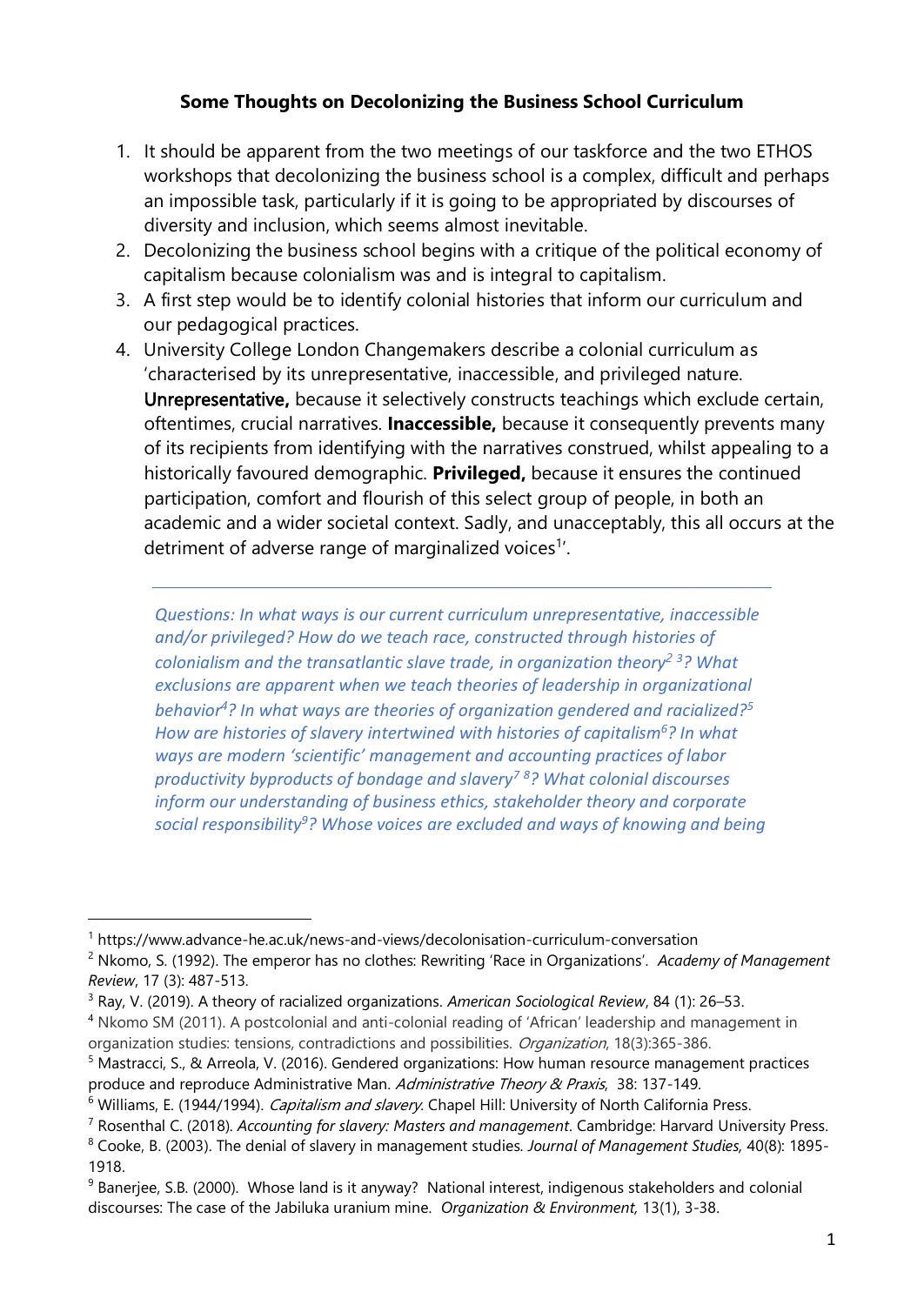*undermined in contemporary discourses of sustainability<sup>10</sup>? How do we critically interrogate the notion of 'inclusion' in organizations<sup>11</sup>?*

- 5. According to the Keele Manifesto for Decolonizing the Curriculum: 'Decolonization involves identifying colonial systems, structures and relationships, and working to challenge those systems. It is not 'integration' or simply the token inclusion of the intellectual achievements of non-white cultures. **Rather, it involves a paradigm shift from a culture of exclusion and denial to the making of space for other political philosophies and knowledge systems.** It's a culture shift to think more widely about why common knowledge is what it is, and in so doing adjusting cultural perceptions and power relations in real and significant ways<sup>12'</sup>.
- 6. A decolonized curriculum goes beyond being 'inclusive' or 'diverse' and calls for a more radical questioning of the canon itself and the cultural authority that it is imbued with<sup>13</sup>. The questioning of the moral authority of the canon itself is at the heart of the difference.
- 7. Decolonizing the curriculum is a political project. An inclusive or diverse curriculum excludes politics and power from the discussion thus reinforcing the authority of the dominant Western canon. Instead, 'the aim of a decolonized curriculum, unlike an inclusive one, is about much more than the attainment of individual students at any one University, as important as that is. Instead, and ultimately it is about transforming society, about breaking down structural inequalities and institutional racism and as centres of knowledge production, higher education should be leading the way on this<sup>'14</sup>.
- 8. At best business schools who say they want to decolonize can try and diversify their curriculum by including voices of black and people of color.
- 9. Diversity is not decolonization. Equality, diversity and inclusion policies that are being developed at a rapid pace across universities can seriously undermine and appropriate the decolonization process. As Angela Davis said 'diversity is the difference that makes no difference. Diversity is the change that brings about no change'.<sup>15</sup> There is also a considerable body of research that demonstrates why

 $10$  Banerjee, S.B, (2003). Who sustains whose development? Sustainable development and the reinvention of nature. *Organization Studies,* 24 (1): 143-180.

<sup>11</sup> Adamson M, Kelan E, Lewis P, Śliwa M, Rumens N. (2020) Introduction: Critically interrogating inclusion in organisations. *Organization*. doi[:10.1177/1350508420973307](https://doi.org/10.1177/1350508420973307)

<sup>12</sup>https://www.keele.ac.uk/equalitydiversity/equalityframeworksandactivities/equalityawardsandreports/equali tyawards/raceequalitycharter/keeledecolonisingthecurriculumnetwork/#keele-manifesto-for-decolonisingthe-curriculum

<sup>&</sup>lt;sup>13</sup> Ahmed, S. (2012). *On being included: Racism and diversity in institutional life*. Durham: Duke University Press.

<sup>14</sup> https://www.advance-he.ac.uk/news-and-views/decolonisation-curriculum-conversation

<sup>15</sup> https://www.theguardian.com/world/2007/nov/08/usa.gender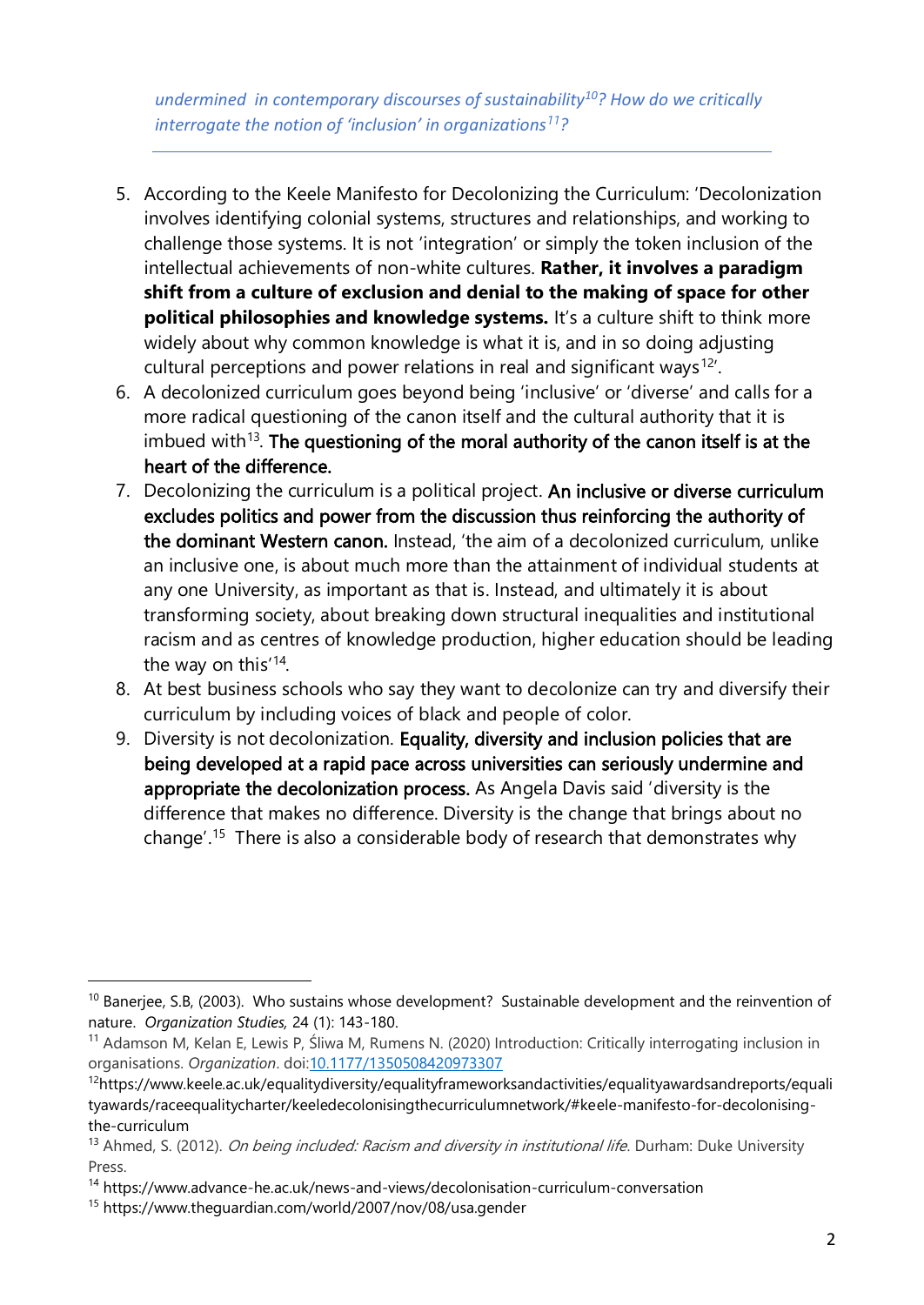diversity programs fail <sup>16 17 18 19 20</sup>. The liberal democratic project of diversity disavows its own position as a 'neutral' site from which alone diversity can be proclaimed. It is from this neutral site that diversity is able to regulate difference. Diversity creates an abstract equality, whereas decolonization is the project of creating a radical equality, 'an equality that frees difference from the straitjacket of diversity<sup>'21</sup>. Anti-racism cannot be framed as a diversity project without understanding the colonial structures of racial injustice that created the slave trade.

- 10. Once decolonization is coopted by diversity it will be reconstituted, depoliticized, packaged, sanitized and sold as a brand that university leaders hope can command a premium in student fees. Pictures of black and brown students in glossy university marketing brochures hide the grim realities of racism and racial discrimination that students and staff of color experience on a daily basis at UK universities.
- 11. A decolonized business school curriculum is not about assimilating new material from non-Western locations into existing theories. For instance, incorporating a case study of a call center in Bangalore, India in a module on international human resource management maybe an example of diversifying but not decolonizing the curriculum if it is presented merely as an illustration of outsourcing without a nuanced analysis of its linguistic neo-colonialism assumptions and identity regulation practices<sup>22 23</sup>. Thus, genuine engagement with decolonizing the **business school curriculum requires linking structures of colonialism to the curriculum.**
- 12. Decolonizing the curriculum means understanding and challenging the ways in which or world is shaped by colonialism. It involves recognizing there are multiple world views and multiple ways of knowing, for example Indigenous knowledge and Indigenous ways of knowing<sup>24 25</sup>.

<sup>&</sup>lt;sup>16</sup> https://www.bostonglobe.com/metro/2019/06/01/harvard-business-school-diversity-remainselusive/bpyxP4cE1iCQJdLbHQEaQI/story.html

<sup>&</sup>lt;sup>17</sup> Ahmed, S. (2012). *On being included: Racism and diversity in institutional life*. Durham: Duke University Press.

<sup>&</sup>lt;sup>18</sup> Liu, H. (2017) Undoing Whiteness: The Dao of Anti-racist Diversity Practice. Gender, Work & Organization, 24: 457– 471.

<sup>&</sup>lt;sup>19</sup> https://www.theguardian.com/commentisfree/2020/jul/08/diversity-consultants-racism-seminarscorporate-america

<sup>20</sup> https://hbr.org/2016/07/why-diversity-programs-fail

<sup>&</sup>lt;sup>21</sup> Siddiqui, H.O. (2020). https://thewire.in/society/ambedkar-gandhi-subcontinental-philosophy

<sup>&</sup>lt;sup>22</sup> Boussebaa, M., Sinha, S., & Gabriel, Y. (2014). Englishization in offshore call centers: A postcolonial perspective. Journal of International Business Studies, 45(9): 1152-1169.

 $^{23}$  Boussebaa, M., & Brown, A. D. (2016). Englishization, identity regulation and imperialism. *Organization* Studies, 38(1): 7-29.

<sup>&</sup>lt;sup>24</sup> Cochran, P. A., Marshall, C. A., Garcia-Downing, C., Kendall, E., Cook, D., McCubbin, L., & Gover, R. M. (2008). Indigenous ways of knowing: implications for participatory research and community. American journal of public health, 98(1): 22–27. [https://doi.org/10.2105/AJPH.2006.093641.](https://doi.org/10.2105/AJPH.2006.093641)

<sup>&</sup>lt;sup>25</sup> Banerjee, S.B. & Arjaliès, D.L. (2021). Celebrating the end of Enlightenment: Organization theory in the age of the Anthropocene and Gaia (and why neither is the solution to our ecological crisis). Organization Theory, 2 (4): do[i:10.1177/26317877211036714.](https://doi.org/10.1177/26317877211036714)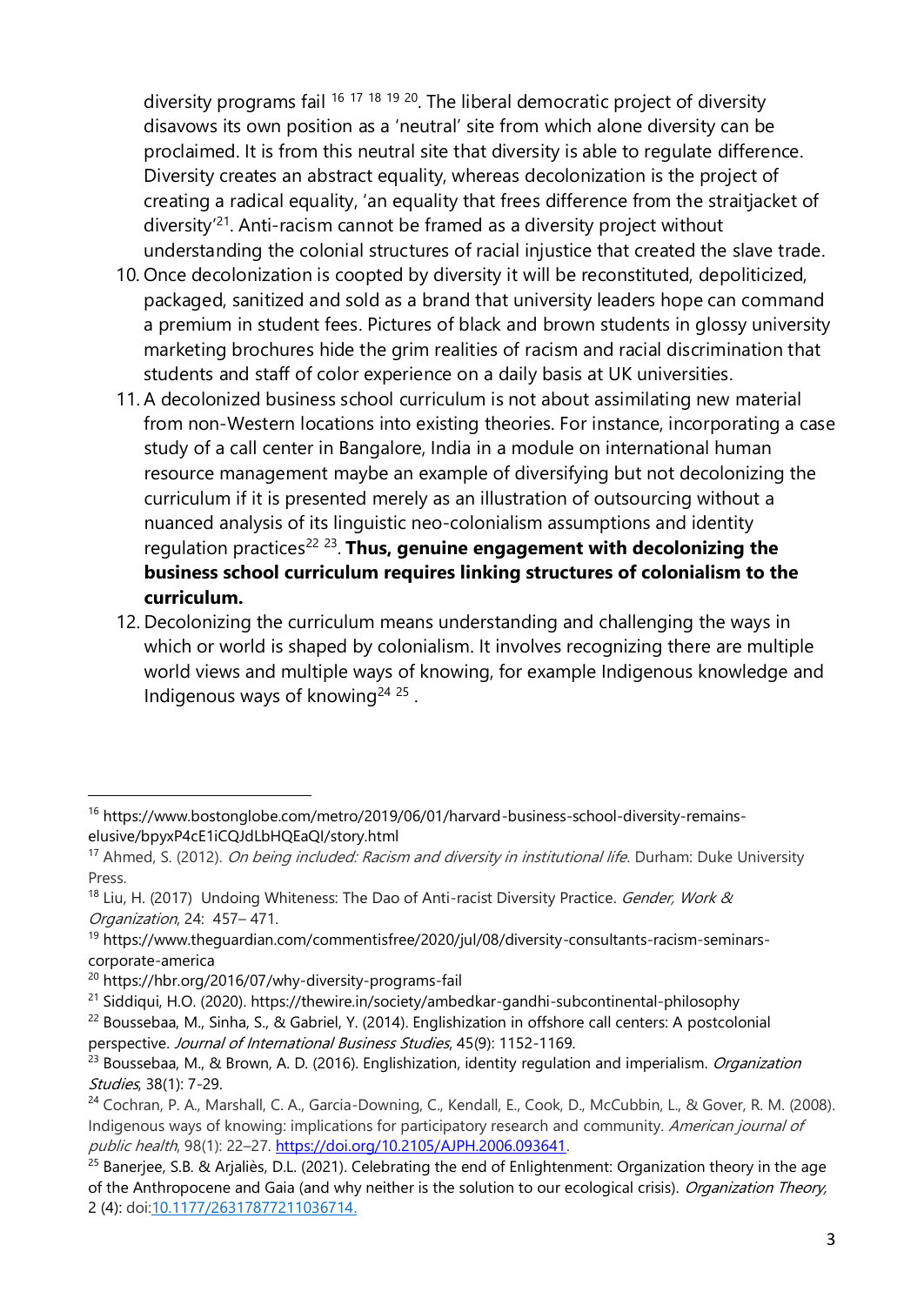*Questions: Where are the non-Western voices in management and organization knowledge<sup>26</sup>? What roles do UK business schools play in reinforcing colonial attitudes in the so-called postcolonial era<sup>27</sup> <sup>28</sup>? What neo-colonial formations underlie processes of globalization and internationalization<sup>29</sup> <sup>30</sup>? What are the neo-colonial assumptions that are apparent in our international business textbooks<sup>31</sup>; international business management studies<sup>32</sup> <sup>33</sup> <sup>34</sup> <sup>35</sup>; studies of multinational corporations<sup>36</sup> <sup>37</sup> <sup>38</sup>; accounting and reporting practices<sup>39</sup>; entrepreneurship<sup>40</sup> <sup>41</sup>; and corporate violence<sup>42</sup>?*

13. Colonial structures and institutional racism continue to inform present day businesssociety relations. The structural consequences of colonialism needs to be taught in our classrooms in relation to present day problems like climate change, economies of natural resource extraction and dispossession. For example, a recent article in *The Guardian* describes how there has been a rise in human rights abuses among Indigenous peoples due to increasing land grabs that endanger forest communities

<sup>&</sup>lt;sup>26</sup> Alcadipani, R., Khan, F.R., Gantman, E. & Nkomo, S. (2012). Southern voices in management and organization knowledge. Organization, 19, 131–43.

 $27$  Boussebaa, M. (2020). In the shadow of empire: Global Britain and the UK business school. *Organization*, 27(3): 483-493.

<sup>&</sup>lt;sup>28</sup> Dar, S., Liu, H., Martinez, Dy A. & Brewis, D.N. (2020). The business school is racist: Act up! *Organization*.<https://journals.sagepub.com/doi/10.1177/1350508420928521>

<sup>&</sup>lt;sup>29</sup> Boussebaa, M., Morgan, G., & Sturdy, A. (2012). Constructing global firms? National, transnational and neocolonial effects in international management consultancies. *Organization Studies*, 33(4), 465-486.

<sup>&</sup>lt;sup>30</sup> Banerjee, S.B. and Linstead, S. (2001). Globalization, multiculturalism and other fictions: Colonialism for the new millennium? *Organizatio*n, 8 (4): 683-722.

<sup>31</sup> Fougère, M., & Moulettes, A. (2012). Disclaimers, dichotomies and disappearances in international business textbooks: A postcolonial deconstruction. *Management Learning*, 43(1), 5-24.

<sup>32</sup> Özkazanç-Pan, B. (2008). International management research meets the rest of the world. *Academy of Management Review*, 33(4): 964-974.

<sup>&</sup>lt;sup>33</sup> Faria, A., Ibarra-Colado, E. and Guedes, A. (2010). Internationalization of management, neoliberalism and the Latin America Challenge. *Critical Perspectives on International Business*, 6(2/3), 97–115.

<sup>&</sup>lt;sup>34</sup> Westwood, R. (2006). International business and management studies as an Orientalist discourse: A postcolonial critique. *Critical Perspectives on International Business* 2(2): 91-113.

<sup>35</sup> Westwood, R. & Jack, G. ( 2007). Manifesto for a post-colonial international business and management studies: A provocation', *Critical Perspectives on International Business* 3(3): 246-65.

<sup>&</sup>lt;sup>36</sup> Frenkel, M. (2008). The multinational corporation as a third space: Rethinking international management discourse on knowledge transfer through Homi Bhabha. *Academy of Management Review*, 33(4), 924-942.

<sup>&</sup>lt;sup>37</sup> Mir, R., Banerjee, S.B., & Mir, A. (2008). Hegemony and Its discontents: A critical analysis of organizational knowledge transfer. *Critical Perspectives on International Business,* 4 (2/3): 203-227.

<sup>&</sup>lt;sup>38</sup> Yousfi, H. (2013). Rethinking hybridity in postcolonial Contexts: What changes and what persists? The Tunisian case of Poulina's managers. *Organization Studies,* 35: 393-421.

<sup>39</sup> Dar, S. (2014) Hybrid Accountabilities: When Western and Non-Western accountabilities collide, *Human Relations*, 67(2): 131-151.

<sup>40</sup> Banerjee, S.B. & Tedmanson, D. (2010). Grass burning under our feet: Indigenous enterprise development in a political economy of whiteness. *Management Learning,* 41 (2): 147-165.

<sup>&</sup>lt;sup>41</sup> Peredo A.M., McLean M. (2013). Indigenous development and the cultural captivity of entrepreneurship. *Business & Society*. 52(4):592-620.

<sup>42</sup> Varman, R., & Al-Amoudi, I. (2016). Accumulation through derealization: How corporate violence remains unchecked. *Human Relations*, 69(10), 1909–1935.